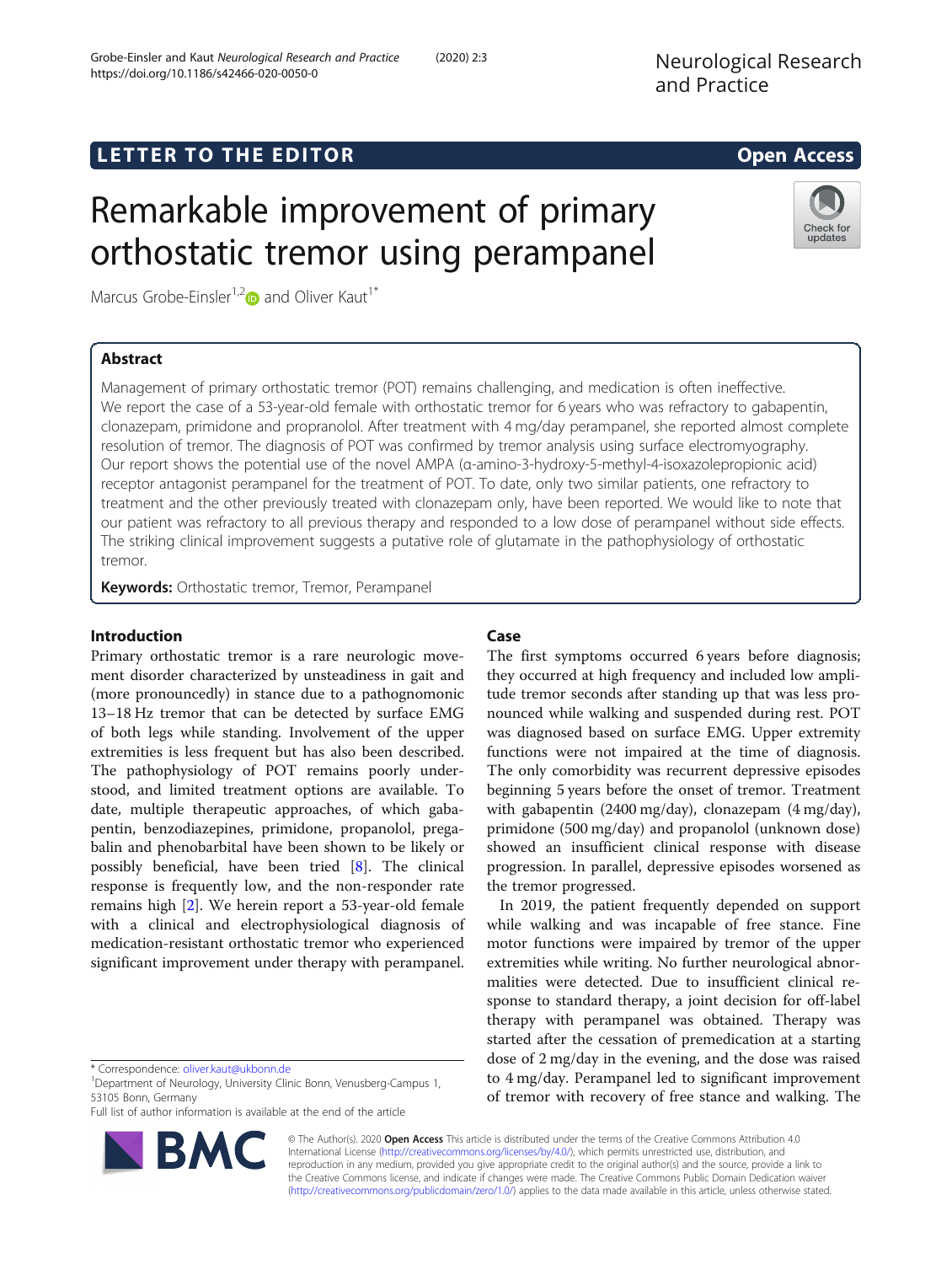patient was able to walk freely for a couple of kilometres. The treatment effect was confirmed by persistent but delayed tremor after standing up, as demonstrated by electrophysiological testing (Fig. 1). Two months after the initiation of treatment, the patient reported a persistent treatment effect with only minor fatigue as a side effect.

## Discussion

The precise pathophysiology of orthostatic tremor and the mechanism of action of frequently used drugs remain unknown. The presence of a central oscillatory network and pathology in the cerebello-thalamo-cortical network have been discussed [[3\]](#page-2-0). Many drugs that are frequently used for POT may act by reducing hyperexcitability. Gabapentin has been shown to be partially effective for POT  $[4, 5]$  $[4, 5]$  $[4, 5]$  $[4, 5]$ . It is speculated to act via its anti-glutamatergic effects rather than its GABAergic

effects. Glutamate represents the most prevalent neurotransmitter in the human brain and the most common excitatory neurotransmitter in the cerebellum. Its receptor subtypes are NMDA (N-methyl-D-aspartate) and AMPA (α-amino-3-hydroxy-5-methyl-4-isoxazolepropionic acid) receptors. These receptors are often present together in excitatory synapses and therefor interact in many ways. Glutamate has already been associated with clinically different forms of tremor, such as essential tremor (ET) [[1](#page-2-0)] and tremor in Parkinson's disease (PD), for which amantadine (a weak antagonist of NMDA receptors) is frequently prescribed. To date, the contribution of glutamate to the pathophysiology of orthostatic tremor is elusive.

Perampanel is a first-in-class selective, noncompetitive AMPA receptor antagonist that is approved for epileptic seizures. Similar to amantadine, perampanel also blocks glutamate function. In a trial enrolling 12